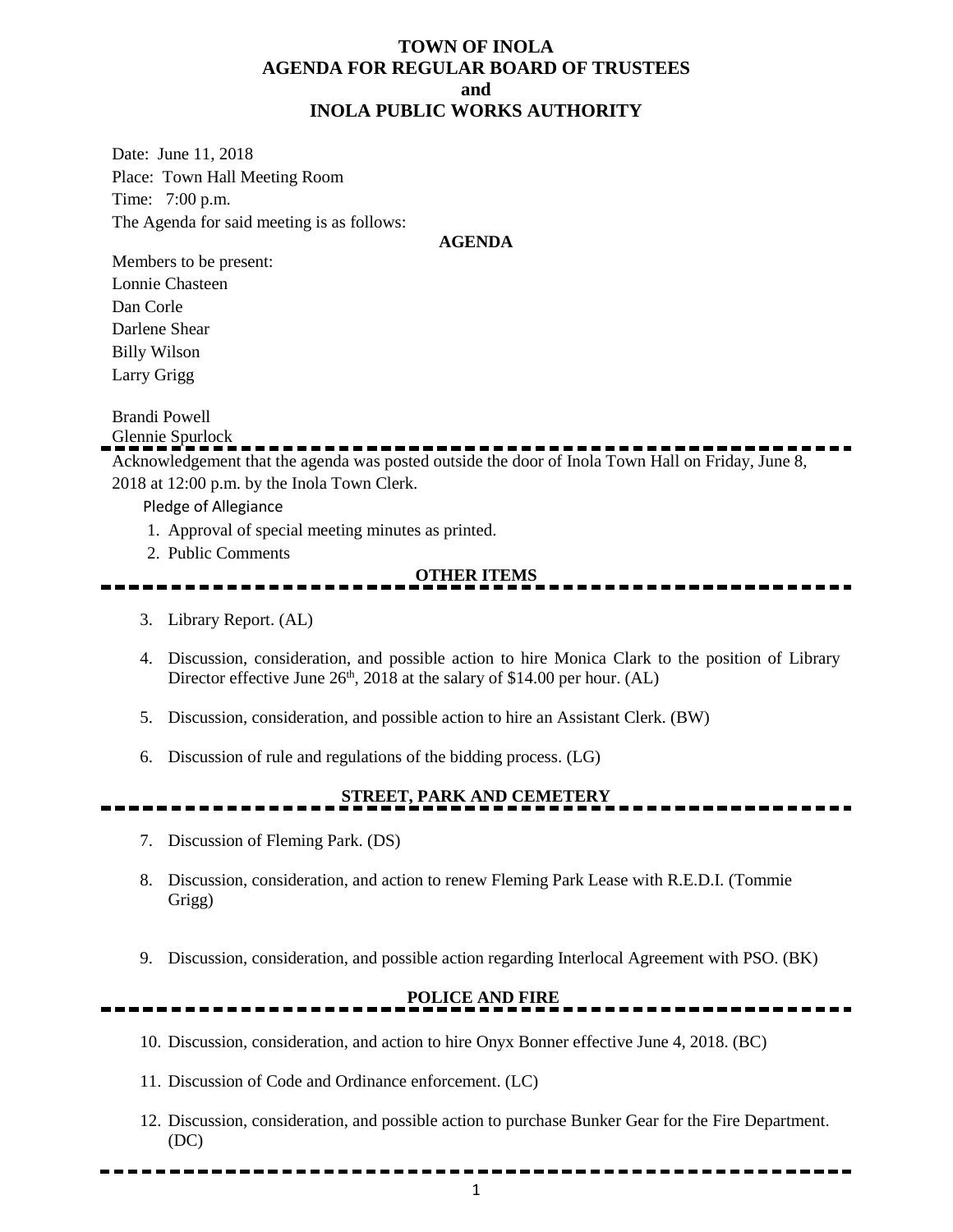- 13. Motion to go into PWA.
- 14. Return from PWA.
- 15. Approval of purchase orders as initialed.

## **MAYOR'S COMMENTS**

۵.

16. Motion to adjourn.